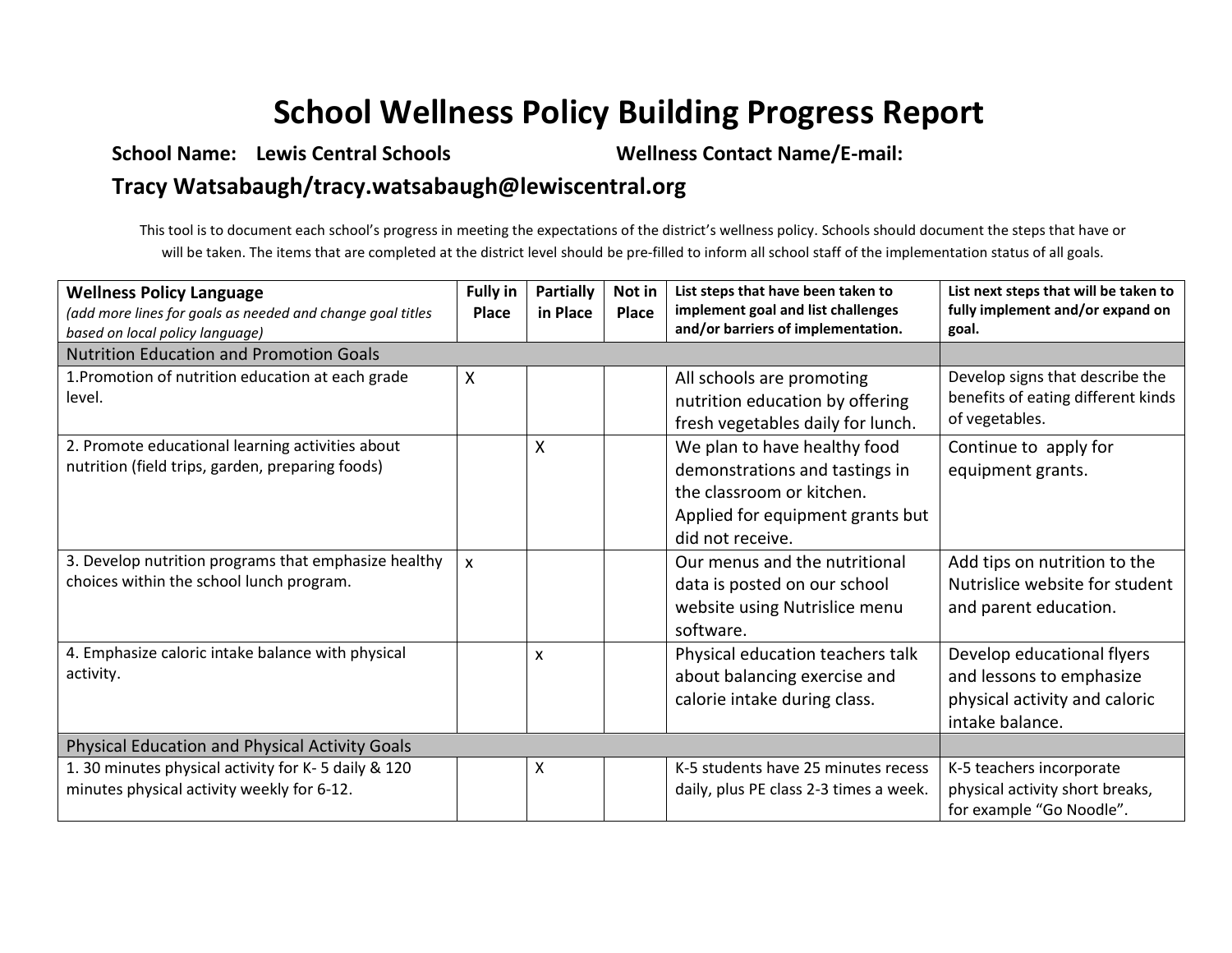|                                                          |              |                           | 6-12 students' curriculum and<br>Increase physical education         |
|----------------------------------------------------------|--------------|---------------------------|----------------------------------------------------------------------|
|                                                          |              |                           | course elective options for 9-12.<br>graduation requirements limit   |
|                                                          |              |                           | physical education class options.                                    |
| 2. PE classes for K-12 students for entire school year.  |              | $\pmb{\mathsf{X}}$        | Increase physical education<br>K-8 students take PE classes for      |
|                                                          |              |                           | course elective options for 9-<br>the entire school year.            |
|                                                          |              |                           | 12.x                                                                 |
| 3. Provide activity breaks when testing for long periods |              | $\boldsymbol{\mathsf{x}}$ | Students are given activity breaks<br>Invest in alternative seating; |
| of time.                                                 |              |                           | wiggle chair or exercise balls,<br>when taking state and national    |
|                                                          |              |                           | tests.<br>etc.                                                       |
| 4. Staff are not to use or withhold physical activity as |              | $\mathsf{x}$              | Recess is only withheld when<br>Continue with PBIS - Positive        |
| punishment.                                              |              |                           | negative behavior occurs on the<br>Behavior Intervention &           |
|                                                          |              |                           | playground.<br>Supports implementation.                              |
| Nutrition Guidelines for All Foods Available to Students |              |                           |                                                                      |
| 1. School meals meet USDA guidelines & engage            | X            |                           | Share nutrition education tips<br>Schools meal program is in         |
| students and parents taste tests, surveys and sharing    |              |                           | compliance with NSLP & SBP<br>and recipes on student                 |
| of nutrition information.                                |              |                           | regulations. Students are offered<br>bulletins/newsletters.          |
|                                                          |              |                           | taste tests of new menu items.                                       |
|                                                          |              |                           | HS students participated in a                                        |
|                                                          |              |                           | survey about the school lunch                                        |
|                                                          |              |                           | program.                                                             |
| 2. Ensure all students have breakfast at home or         |              | $\pmb{\times}$            | We mail home information about<br>Promote breakfast in               |
| school. Notify parents of breakfast program.             |              |                           | our school meals programs at the<br>trimester bulletin               |
|                                                          |              |                           | beginning of the school year. All<br>/newsletter.                    |
|                                                          |              |                           | this information is on the school                                    |
|                                                          |              |                           | website as well.                                                     |
|                                                          |              |                           | All students are allowed to eat                                      |
|                                                          |              |                           | breakfast if tardy. HS students                                      |
|                                                          |              |                           | have 2 <sup>nd</sup> chance breakfast.                               |
|                                                          |              |                           |                                                                      |
| 3. Provide water and juice w/o sweetners. Offer fat-     | $\mathsf{X}$ |                           | All schools provide cups for use<br>Continue to offer cups for       |
| free flavored and low fat unflavored milk.               |              |                           | at water fountains located in<br>water, 100% juice and variety       |
|                                                          |              |                           | eatery. All juice offered is 100%<br>of milk daily.                  |
|                                                          |              |                           |                                                                      |
|                                                          |              |                           | juice. Fat-free choc, straw and                                      |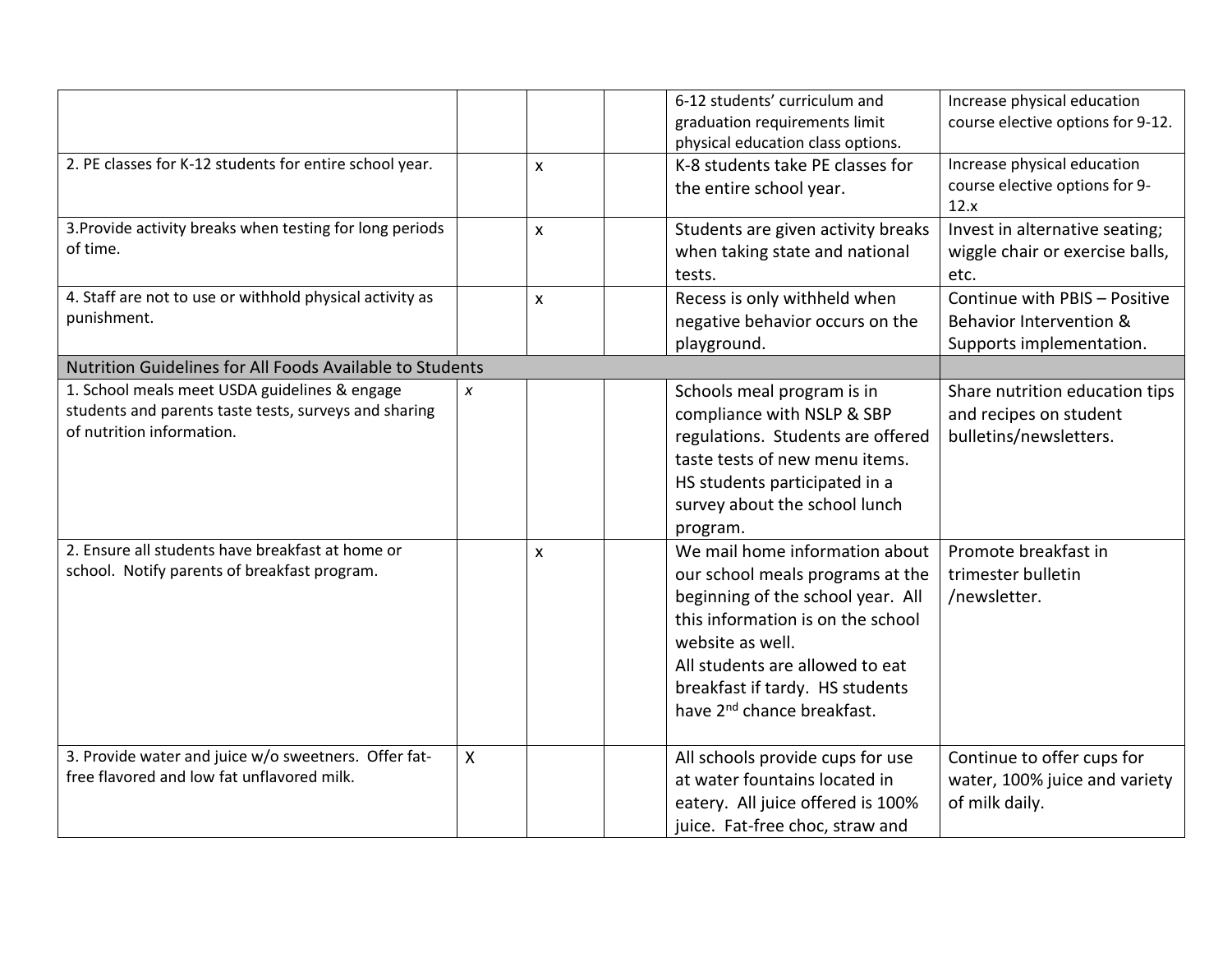|                                                                  |              |                           | white milk and 1% white milk is   |                                |
|------------------------------------------------------------------|--------------|---------------------------|-----------------------------------|--------------------------------|
|                                                                  |              |                           | offered daily.                    |                                |
| 4. No sharing foods or beverages with another.                   | X            |                           | Students are given adequate time  | Remind students periodically   |
| 5. Adequate time allotted for meals and oral health.             |              |                           | to eat lunch and brush their      | that they are not share foods  |
| 6. Food service staff are provided with training and             |              |                           | teeth is needed.                  | and beverages with another.    |
| development.                                                     |              |                           | It is very difficult for staff to |                                |
|                                                                  |              |                           | enforce the no sharing with food  |                                |
|                                                                  |              |                           | and beverages with others.        |                                |
| <b>Other School Based Activities Goals</b>                       |              |                           |                                   |                                |
| <b>Integrating Physical Activity into the Classroom Settings</b> |              |                           |                                   |                                |
| 1. Health education in the classroom that compliments            | X            |                           | PE teachers talking to students   | Develop worksheets on          |
| physical education.                                              |              |                           | about staying active and eating   | health education and the       |
|                                                                  |              |                           | healthy.                          | importance of physical         |
|                                                                  |              |                           |                                   | activity.                      |
| 2. Discourages sedentary activities.                             | $\mathsf{x}$ |                           | PE teachers talking to students   | Develop worksheets on          |
|                                                                  |              |                           | about staying active and eating   | health education and the       |
|                                                                  |              |                           | healthy.                          | importance of physical         |
|                                                                  |              |                           |                                   | activity.                      |
| 3. Incorporate physical activity into other subjects.            |              | $\boldsymbol{\mathsf{x}}$ |                                   | Encourage new techniques       |
|                                                                  |              |                           |                                   | and games to teach different   |
|                                                                  |              |                           |                                   | subjects.                      |
| 4. Encourage short activity breaks between lessons.              | X            |                           | Students walk to classes and      | Remind teachers that           |
|                                                                  |              |                           | lunchroom.                        | students need short breaks of  |
|                                                                  |              |                           |                                   | activity to re-energize their  |
|                                                                  |              |                           |                                   | minds and bodies.              |
| <b>Communication with Parents</b>                                |              |                           |                                   |                                |
| 1.Send home nutrition info and post nutrition tips on            |              | Χ                         |                                   | Share nutrition education tips |
| website. Encourage parents to pack health lunches.               |              |                           |                                   | and recipes on student         |
|                                                                  |              |                           |                                   | bulletins/newsletters.         |
| 2. Provide parents with list of snacks for celebrations,         |              | $\boldsymbol{\mathsf{x}}$ |                                   | Share nutrition education tips |
| snacks and fundraising activities.                               |              |                           |                                   | and recipes on student         |
|                                                                  |              |                           |                                   | bulletins/newsletters.         |